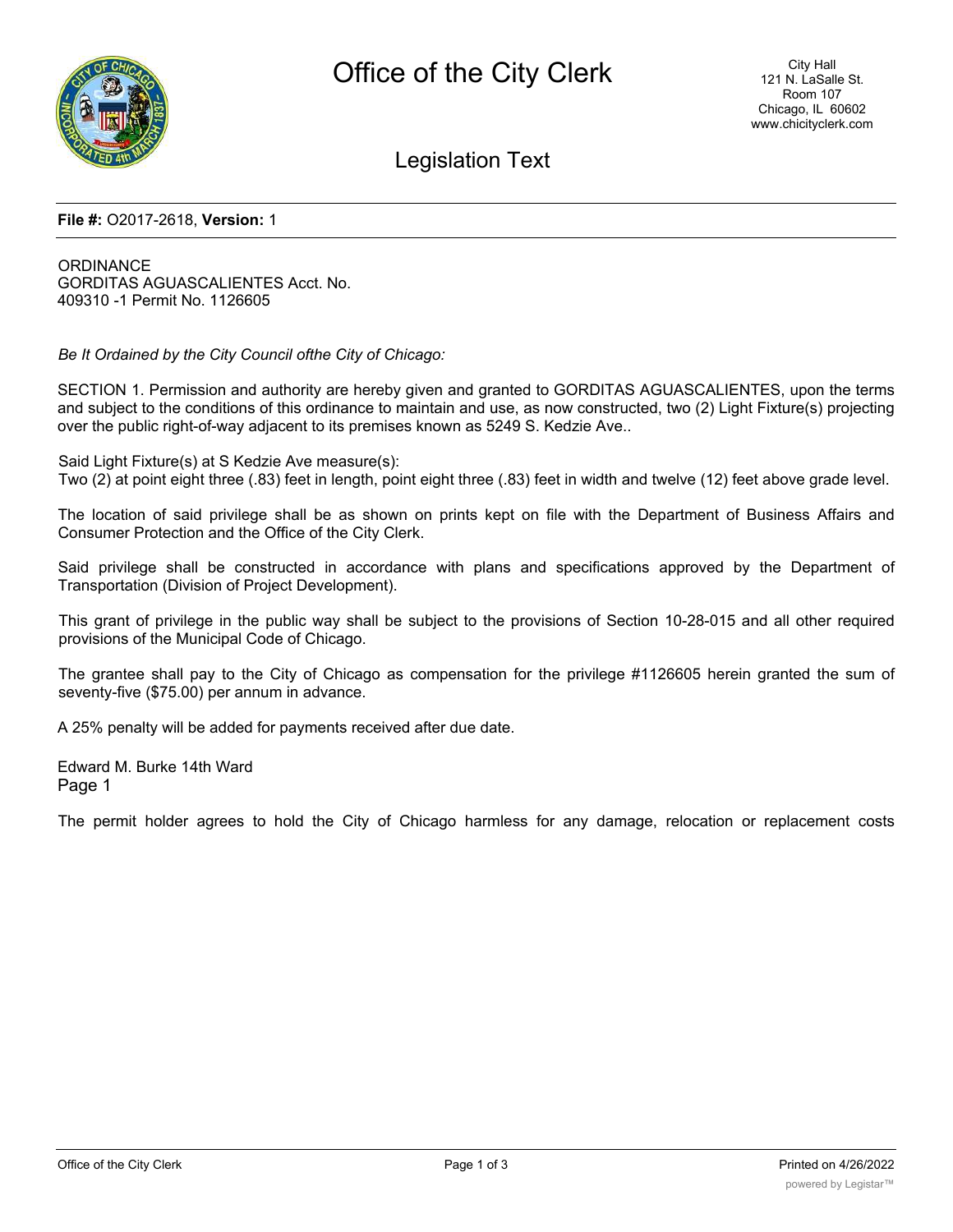#### **File #:** O2017-2618, **Version:** 1

associated with damage, relocation or removal of private property caused by the City performing work in the public way.

Page 2 of 5),

CITY OF CHICAGO BACP PWU BUNDLE PERMIT APPLICATION V 01 10 17

# **APPLICATION TO USE THE PUBLIC RIGHT OF WAY**

*EXAMPLE OF LIGHT(S) DRAWING*